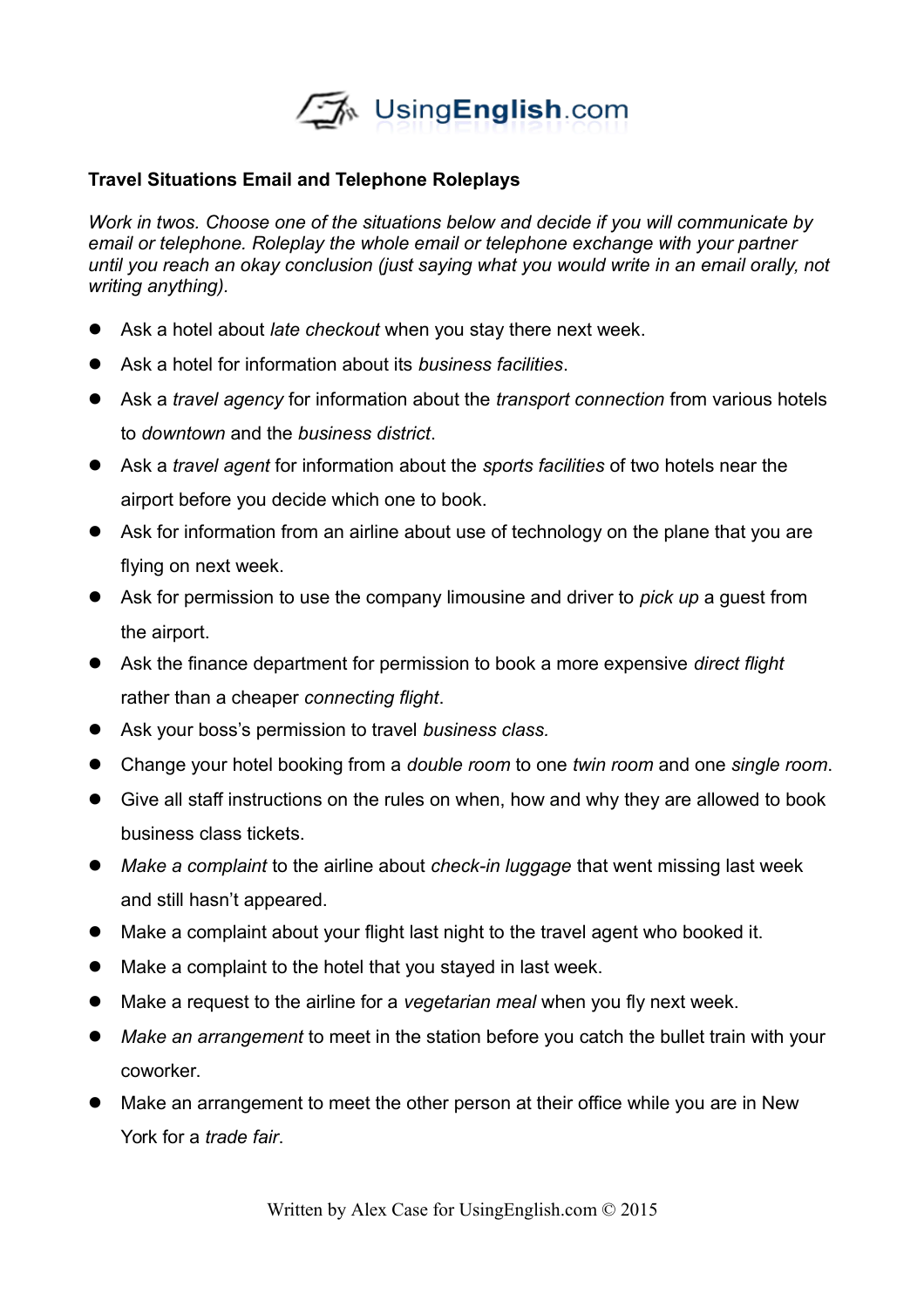

- Request Monday off after you fly to Southeast Asia for business so you can see the place before you fly home.
- You are both flying around Asia all next month and want to make an arrangement to meet when you are in the same city.
- You are travelling to the other person's hometown for the first time. Ask them for information about travelling there and travelling around when you get there.
- You have heard that it is the other person's anniversary. Offer them use of your yacht.
- You have heard that the other person is coming to your city for three days. Invite them out for dinner.
- You have heard that the other person is travelling to the same city as you. Offer them a seat in your car.

*Ask about anything above which you don't understand or couldn't do.* 

*Have you had any experiences similar to those above?*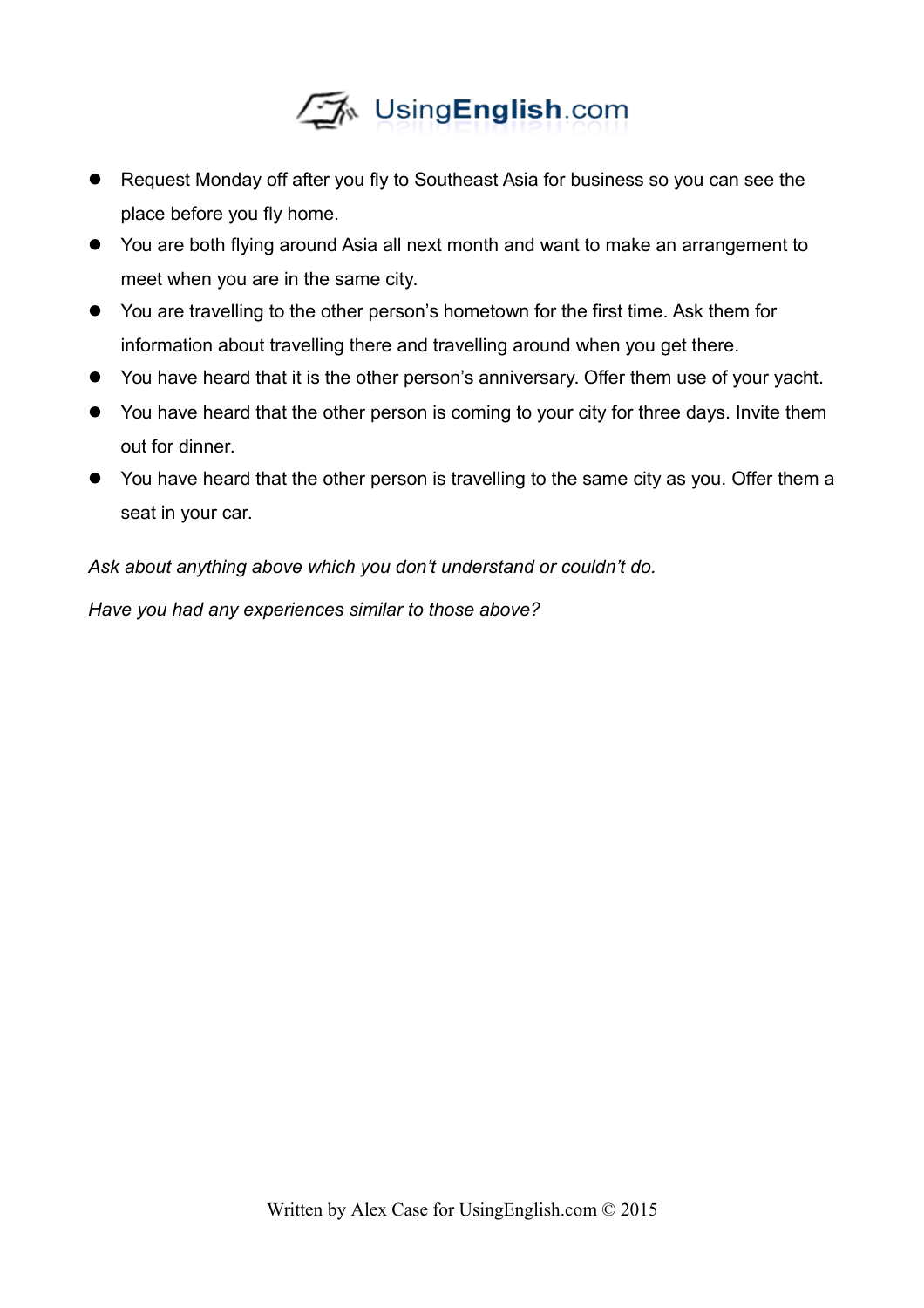

## **Travel vocabulary**

*Without looking above for now, brainstorm words that go together with these words:* check

| business                                                              |
|-----------------------------------------------------------------------|
| travel                                                                |
| town                                                                  |
| facilities                                                            |
| pick                                                                  |
| flight                                                                |
| room                                                                  |
| make a/ an                                                            |
| luggage                                                               |
| meal                                                                  |
| Compare with the last page. Note that many more answers are possible. |

Written by Alex Case for UsingEnglish.com © 2015